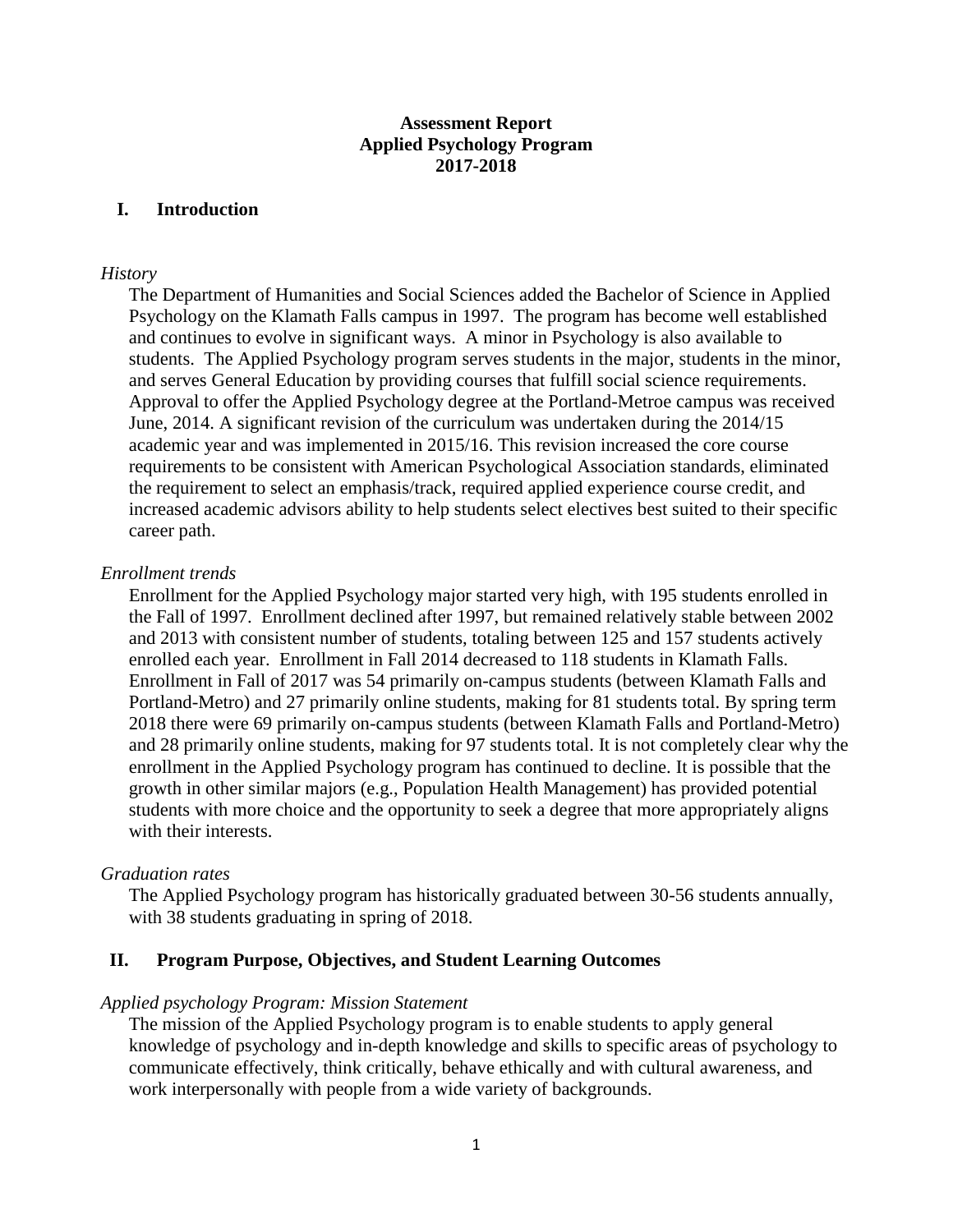# *Applied Psychology Program: Objectives*

- 1. To produce graduates with effective interpersonal skills who can work in a variety of practical settings;
- 2. To enable students to obtain the knowledge and skills necessary for immediate employment and/or graduate study in psychology and related areas;
- 3. To provide opportunities for students to apply their psychological training to employment in business and human service related organizations or to prepare for graduate programs in related areas
- 4. To serve as a minor to complement other programs on campus

# *Applied Psychology Program: Outcomes*

- 1. Students will demonstrate an understanding of and be able to use major research methodologies in psychology, including design, data analysis, and interpretation
- 2. Students will demonstrate knowledge and understanding of relevant ethical issues including a general understanding of the APA Code of Ethics.
- 3. Students will demonstrate basic counseling
- 4. Students will demonstrate effective writing conventions by using APA style effectively in empirically based reports, literature reviews and theoretical papers.
- 5. Students will demonstrate effective oral communication skills in various formats (e.g. group discussion, debate and lecture).

# **III. 6-year Cycle for Assessment of Essential Student Learning Outcomes**

Going forward the Applied Psychology Program plans to following the Oregon Tech's 6-year ESLO assessment cycle.

# **IV. Summary of 2017-18 Assessment Activities**

This academic year the Applied Psychology faculty assessed Inquiry and Analysis in accordance with the current ESLO assessment cycle.

### *Direct Assessment*

The faculty planned to assess this outcome in Klamath Falls and Portland-Metro on campus PSY 475 Capstone courses in winter and spring terms of 2018. There were 10 senior students randomly selected out of a class of 15 who were assessed from the Klamath Falls on campus PSY 475 course during winter term of 2018. There did not end up being sufficient students registered (only 1 student enrolled) in the Capstone course offered in spring term on the Portland-Metro campus to gather meaningful data. Quarter long project reports were scored using the Oregon Tech Inquiry and Analysis Assessment Rubric. The faculty rated the proficiency of students using the performance criteria described in Table 1.

# **Inquiry & Analysis Rubric (2017-18 Assessment) RUBRIC**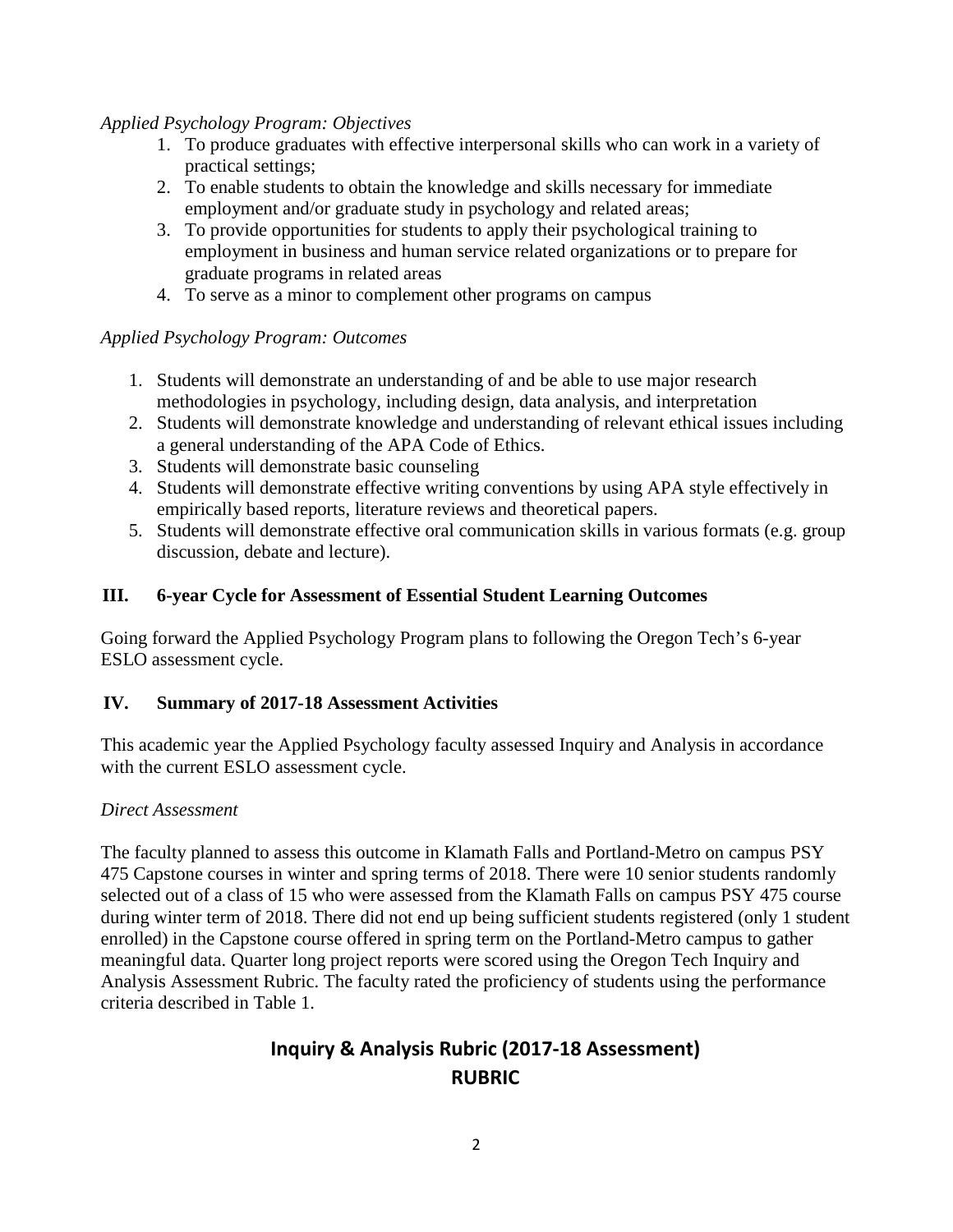#### **DEFINITION**

Inquiry and analysis consists of posing meaningful questions about situations and systems, gathering and evaluating relevant evidence, and articulating how that evidence justifies decisions and contributes to students' understanding of how the world works.

| <b>CRITERIA</b>                                                                                                                    |                                                                                                                                                                                                               |                                                                                                                                                                                         |                                                                                                                                                                                                                |                                                                                                                                                                                                 |  |  |  |  |
|------------------------------------------------------------------------------------------------------------------------------------|---------------------------------------------------------------------------------------------------------------------------------------------------------------------------------------------------------------|-----------------------------------------------------------------------------------------------------------------------------------------------------------------------------------------|----------------------------------------------------------------------------------------------------------------------------------------------------------------------------------------------------------------|-------------------------------------------------------------------------------------------------------------------------------------------------------------------------------------------------|--|--|--|--|
|                                                                                                                                    | <b>HIGH PROFICIENCY (4):</b><br>The work meets listed<br>requirements for this<br>criterion; little to no<br>development needed.                                                                              | <b>PROFICIENCY (3):</b><br>The work meets<br>most<br>requirements;<br>minor<br>development<br>would improve the<br>work.                                                                | <b>SOME</b><br><b>PROFICIENCY (2):</b><br>The work needs<br>moderate<br>development in<br>multiple<br>requirements.                                                                                            | <b>LIMITED</b><br><b>PROFICIENCY (1):</b><br>The work does not<br>meet this criterion:<br>it needs substantial<br>development in<br>most<br>requirements.                                       |  |  |  |  |
| <b>IDENTIFY:</b><br><b>Identify</b> a<br>meaningful<br>question or topic<br>of inquiry.                                            | Identifies a creative,<br>focused, and<br>manageable topic that<br>addresses potentially<br>significant yet<br>previously less-<br>explored aspects of the<br>subject.                                        | Identifies a focused<br>and manageable<br>topic that<br>appropriately<br>addresses relevant<br>aspects of the<br>subject.                                                               | Identifies a topic<br>that, while<br>manageable, is<br>too narrowly<br>focused and<br>leaves out<br>relevant aspects<br>of the subject.                                                                        | Identifies a topic<br>that is too general<br>and wide-ranging to<br>be manageable.                                                                                                              |  |  |  |  |
| <b>INVESTIGATE:</b><br><b>Examine and</b><br>critically<br>evaluate existing<br>knowledge and<br>views on the<br>topic of inquiry. | Clearly states,<br>comprehensively<br>describes, and<br>synthesizes in-depth<br>information from<br>relevant high-quality<br>sources representing<br>various approaches<br>and points of view.                | States,<br>comprehensively<br>describes, and<br>presents in-depth<br>information from<br>relevant high-<br>quality sources<br>representing<br>various approaches<br>and points of view. | Presents<br>information from<br>relevant sources<br>representing a<br>limited set of<br>approaches or<br>points of view, but<br>descriptions leave<br>some terms<br>undefined or<br>ambiguities<br>unexplored. | Presents<br>information from<br>irrelevant sources<br>representing<br>a limited set of<br>approaches or<br>points of view, or<br>states information<br>without clarification<br>or description. |  |  |  |  |
| <b>SUPPORT:</b><br>Design and<br>execute a means<br>of collecting<br>evidence                                                      | All elements of the<br>methodology or<br>theoretical framework<br>are skillfully developed.<br>(Appropriate<br>methodology or<br>theoretical frameworks<br>may be synthesized<br>from across<br>disciplines.) | Critical elements of<br>the methodology<br>of theoretical<br>framework are<br>appropriately<br>developed.<br>However, more<br>subtle elements<br>are ignored.                           | Critical elements<br>of the<br>methodology of<br>theoretical<br>framework are<br>missing,<br>incorrectly<br>developed, or<br>unfocused.                                                                        | Inquiry design<br>demonstrates a<br>misunderstanding of<br>the methodology or<br>theoretical<br>framework.                                                                                      |  |  |  |  |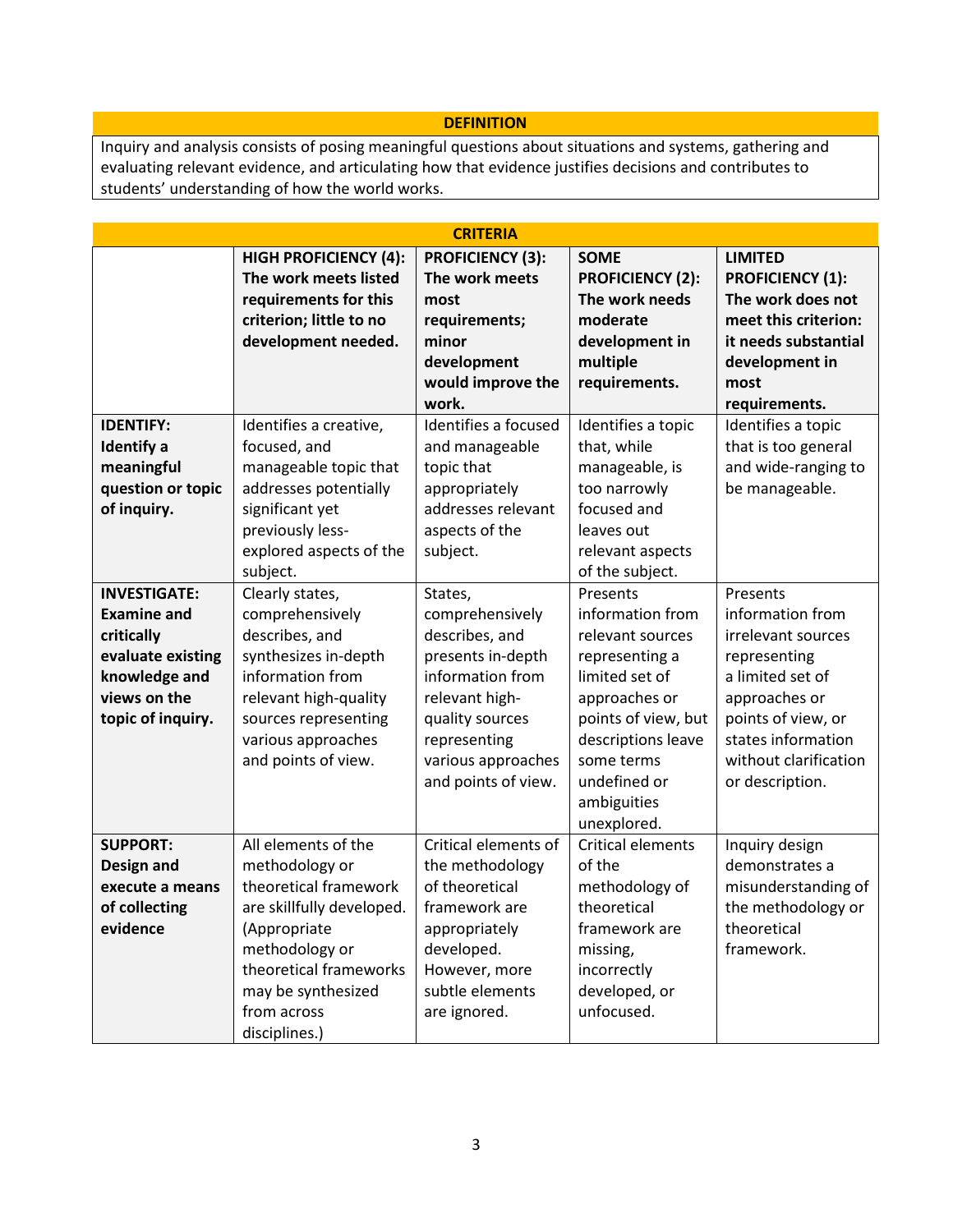| <b>EVALUATE:</b><br>Analyze evidence<br>obtained in their<br>investigation. | Organizes and<br>synthesizes evidence to<br>reveal insightful<br>patterns, differences,<br>or similarities related<br>to subject focus. | Organizes evidence<br>to reveal important<br>patterns,<br>differences, or<br>similarities related<br>to subject focus. | Organizes<br>evidence, but the<br>organization is not<br>effective in<br>revealing<br>important<br>patterns,<br>differences, or<br>similarities. | Lists evidence, the<br>evidence presented<br>is not organized or it<br>is unrelated to the<br>subject focus. |
|-----------------------------------------------------------------------------|-----------------------------------------------------------------------------------------------------------------------------------------|------------------------------------------------------------------------------------------------------------------------|--------------------------------------------------------------------------------------------------------------------------------------------------|--------------------------------------------------------------------------------------------------------------|
| <b>CONCLUDE:</b>                                                            | States an eloquently                                                                                                                    | States a conclusion                                                                                                    | States a general                                                                                                                                 | States an                                                                                                    |
| <b>Draw conclusions</b>                                                     | supported conclusion                                                                                                                    | focused solely on                                                                                                      | conclusion beyond                                                                                                                                | ambiguous, illogical,                                                                                        |
| based on analysis                                                           | that is a logical                                                                                                                       | the inquiry                                                                                                            | the scope of the                                                                                                                                 | or fallacious                                                                                                |
| of evidence;                                                                | extrapolation of the                                                                                                                    | findings, arising                                                                                                      | inquiry, the                                                                                                                                     | conclusion that is                                                                                           |
| grasp the                                                                   | inquiry, reflecting the                                                                                                                 | specifically from                                                                                                      | support for which                                                                                                                                | inconsistently tied                                                                                          |
| limitations and                                                             | student's informed                                                                                                                      | and responding                                                                                                         | is inadequate, or                                                                                                                                | to the inquiry                                                                                               |
| implications of                                                             | evaluation and ability                                                                                                                  | specifically to the                                                                                                    | information was                                                                                                                                  | findings.                                                                                                    |
| their analyses.                                                             | to place substantial                                                                                                                    | inquiry findings.                                                                                                      | chosen to fit the                                                                                                                                |                                                                                                              |
|                                                                             | evidence and                                                                                                                            |                                                                                                                        | conclusion.                                                                                                                                      |                                                                                                              |
|                                                                             | perspectives in priority                                                                                                                |                                                                                                                        |                                                                                                                                                  |                                                                                                              |
|                                                                             | order.                                                                                                                                  |                                                                                                                        |                                                                                                                                                  |                                                                                                              |

Table 1. Inquiry and Analysis Assessment Rubric

Inquiry and Analysis assessment rubric scores are indicated in Table 2.

|                   | <b>Identify</b> | Investigate | <b>Support</b> | <b>Evaluate</b> | Conclude |
|-------------------|-----------------|-------------|----------------|-----------------|----------|
| <b>Student 1</b>  | 3               |             | 3              |                 | 3        |
| <b>Student 2</b>  | 3               |             | 3              |                 | 3        |
| <b>Student 3</b>  | $\mathbf{2}$    | 2           | $\overline{2}$ |                 |          |
| <b>Student 4</b>  | 3               |             | 3              |                 |          |
| <b>Student 5</b>  | 4               |             | 4              |                 |          |
| <b>Student 6</b>  | 4               | 3           | 3              |                 |          |
| <b>Student 7</b>  | 4               | 3           | 3              |                 | 3        |
| <b>Student 8</b>  | 3               |             | 3              |                 | 3        |
| <b>Student 9</b>  | 2               |             | $\overline{2}$ |                 |          |
| <b>Student 10</b> | 4               |             | 4              |                 | 3        |
| <b>Averages:</b>  | 3.2             |             | 3              |                 | 2.8      |

Table 2. Inquiry and Analysis Assessment Results

### *Indirect Assessment*

No indirect assessment was captured this year.

# **V. Summary of Student Learning**